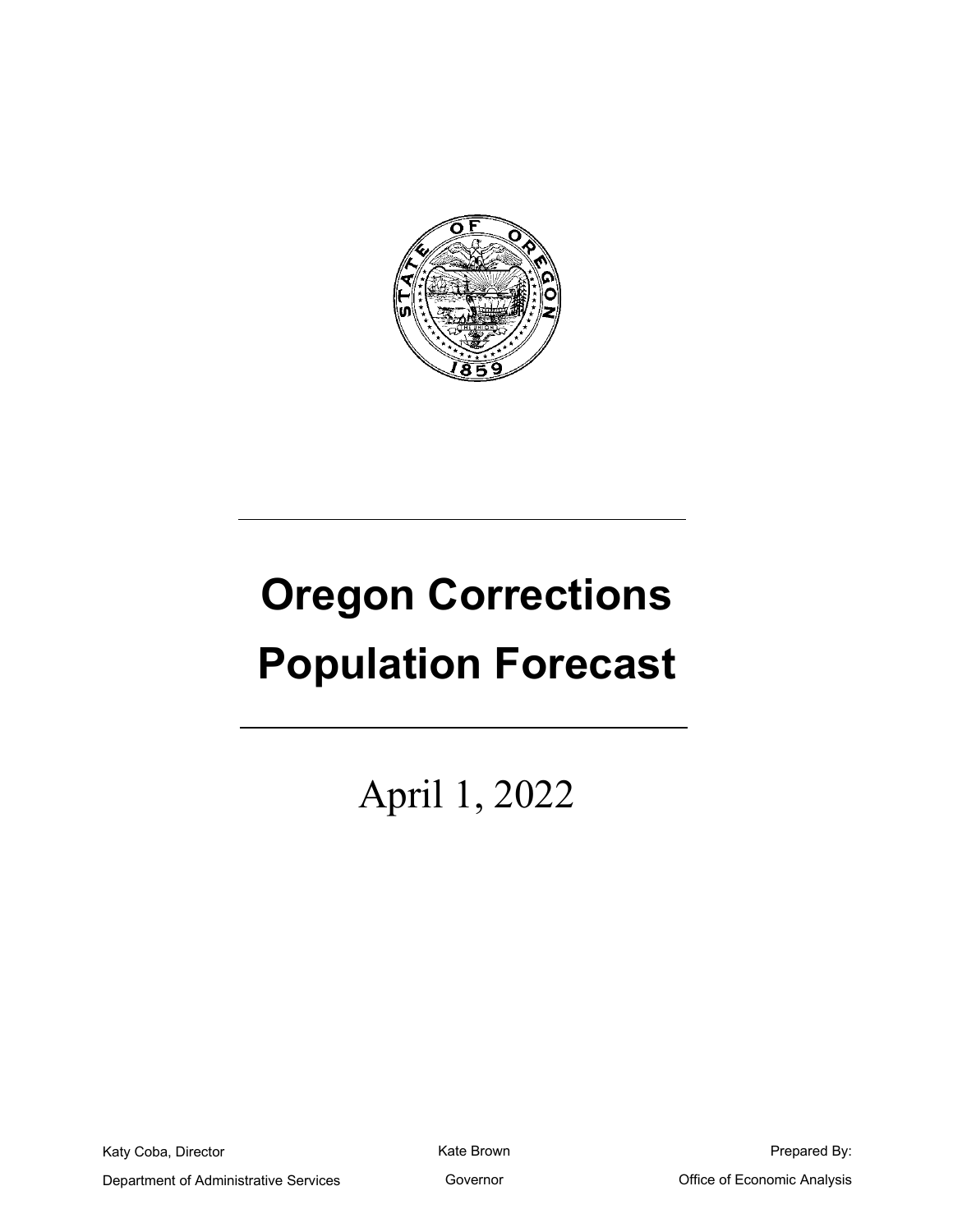# **Background**

The Office of Economic Analysis (OEA) produces the semi-annual Oregon Corrections Population Forecast which provides projections of the offender populations supervised by the Oregon Department of Corrections (DOC). The forecast estimates the number of adults in custody in the state prison system, offenders on probation, parole, post-prison supervision, and felony offenders serving sentences of 12 or fewer months in county jails.

Executive Order 95-06 and Oregon Revised Statute 184.351 direct the Department of Administrative Services (DAS) and the Corrections Population Forecasting Advisory Committee to produce the forecast. The forecast is mandated to estimate monthly populations over a ten-year period and is published April 1<sup>st</sup> and October 1<sup>st</sup> of each year. State agencies, in particular the DOC and the Oregon Criminal Justice Commission (CJC), are mandated to use the forecast for budgeting and policy development where the offender population is concerned.

The Advisory Committee, whose members are appointed by the Governor, is comprised of individuals with knowledge of the criminal justice system. Advice from the Committee forms the basis for forecast assumptions regarding policy and practices in the criminal justice system and the impact of law and policy changes on the corrections populations. Committee members bring to the forecast process decades of diverse experience in the public safety system. They meet prior to each forecast release to discuss forecast-related issues such as trends in crime, potential impact of new laws, changes in public safety policy or practices, and to advise technical aspects of the forecast process.

| Jeffrey Howes (Chair) | Multnomah County Deputy District Attorney         |
|-----------------------|---------------------------------------------------|
| Honorable Debra Vogt  | Lane County Circuit Court                         |
| vacant                | District attorneys representative                 |
| Jessica Kampfe        | Marion County Public Defender's Office            |
| Michael Hsu           | Parole Board                                      |
| Ken Sanchagrin        | Criminal Justice Commission                       |
| <b>Colette Peters</b> | Director Department of Corrections                |
| Jeffery Wood          | Marion County Undersheriff                        |
| Jodi Merritt          | <b>Polk County Community Corrections Director</b> |

#### **Corrections Population Forecasting Advisory Committee**

The general forecast process, the publication of the forecast (this document), and technical aspects of performing the forecast (e.g., data analysis), are managed by OEA, in partnership with the CJC, and with substantial assistance from the DOC.

For more information or questions regarding the forecast please use the following contact information:

Website:<http://www.oregon.gov/DAS/OEA/corrections.shtml>

Email: michael.kennedy@oregon.gov

Phone: 503-378-5732 Office of Economic Analysis Department of Administrative Services 155 Cottage Street, NE, U20 Salem, OR 97301-3966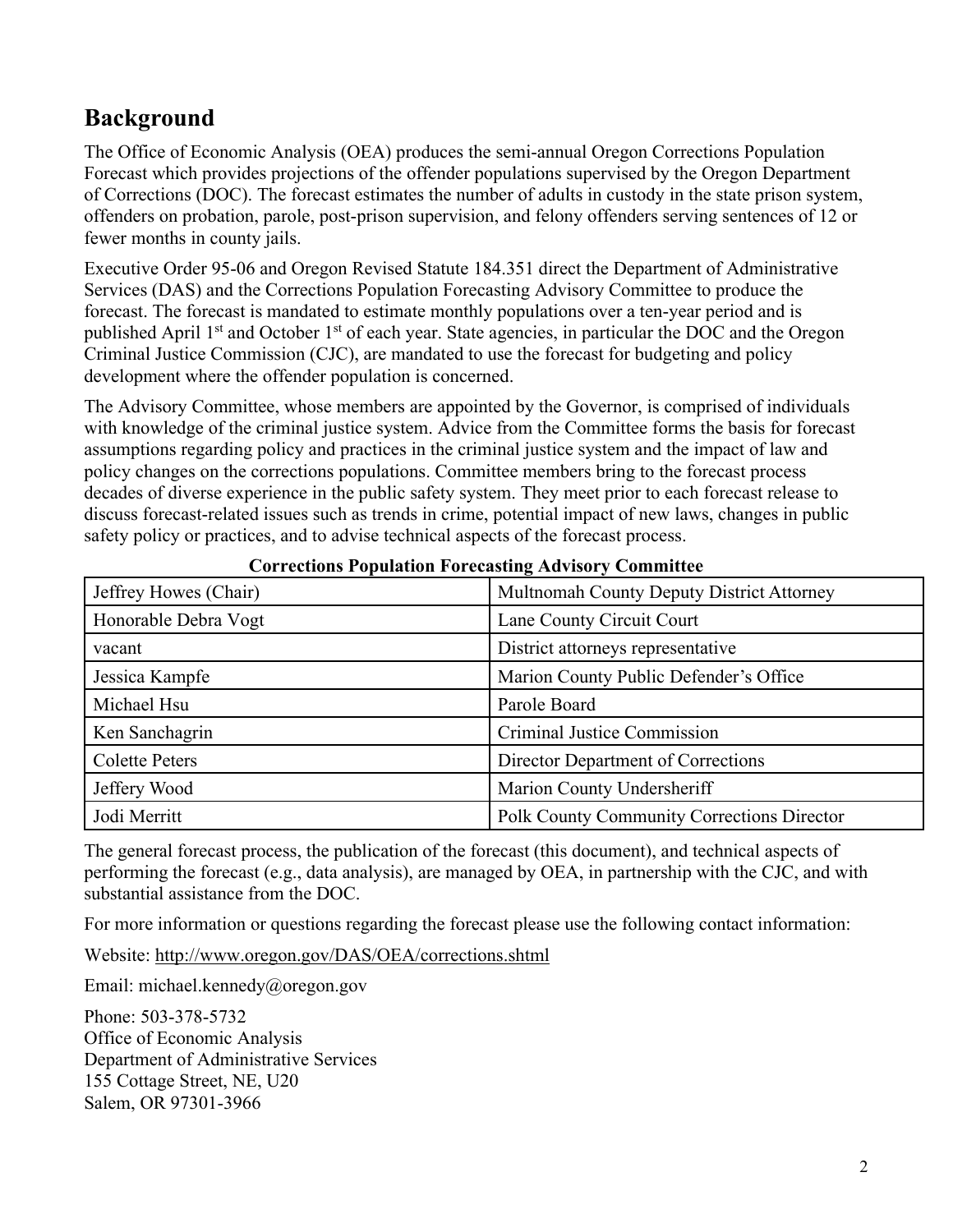# **Forecast Assumptions**

The Covid-19 pandemic caused dramatic upheaval in the state's prison system. From the onset in April 2020 to February 2022, the prison population fell by nearly 2,500 beds. The primary driver behind this decline was a sharp reduction in prison intakes, from a monthly average of roughly 400 prior to the pandemic to 270 during the steepest segment of the decline. This forecast assumes that the criminal justice system will return to normal functioning over the next sixteen months, and that by the end of this time intakes will return to their pre-pandemic average. In particular, cases involving person crimes such as murder and robbery are expected to take priority and be the primary driver for the recovery in intakes over the next year and a half. Once the system is processing cases normally, intakes are expected to exceed norms temporarily as a backlog of cases works its way through the system. The accuracy of the forecast presented herein is critically dependent on these assumptions and will deteriorate should they fail to hold.

Beyond the circumstances of the pandemic, the forecast assumes that current laws and current criminal justice practices continue as they are now. It also assumes trends in criminal activity continue and demographics follow expected trends. If those or other assumptions fail, the forecast is at risk.

In the outer years of the forecast, fundamental shifts in criminal tendencies in the general population pose a risk to the forecast. For example, over the past quarter century overall crime rates, including serious person crimes, have declined. If that trend were to reverse itself over the coming decade, the corrections population could expand well beyond current forecast.

Criminal justice system practices have a significant effect on the flow of individuals through the court system and into the prisons. Emphasis on specific criminal activity and plea practices, for example, can change based on law enforcement policy and prosecutorial discretion. The amount of discretion in the corrections system, in particular with respect to prosecution of crimes and punishments sought, introduces a considerable degree of uncertainty to the forecast. Even if there was never a change in criminal activity or laws in Oregon, the prison population could vary considerably based on administrative procedures, policies, and individual discretion exercised in law enforcement, prosecution, plea bargaining, and sentencing by judges.

# **Forecast Methodology**

# *Adults in Custody Population*

The prison population forecast uses a model that simulates adults in custody entering prison, their length of stay in prison, and final release. The primary driver of the forecast in the short term is the release rate of the existing prison population. In the long term, new intakes drive population trends. The rate of intakes and releases results in turnover of about half the population every 18 months.

The long-term prison population depends primarily on the forecast of future intakes (number and lengths of stay). In contrast to releases, future prison intakes cannot be mechanically determined based on any current information. Intakes are forecasted based on historical trends and anticipated population growth in Oregon. The trend integrates demographics, crime rates, criminal justice practices, and other factors which influence intakes and sentence lengths. The forecast assumes future intake trends will be similar to what has been observed in the recent past. The release profile for future intakes is a function of recent patterns as well.

As a technical note, modeling the prison population relies on both the number of intakes each month and how long each adult in custody will stay. The forecast handles the number of expected releases by simulating the full distribution of lengths of stay. The forecast tracks the number of intakes broken down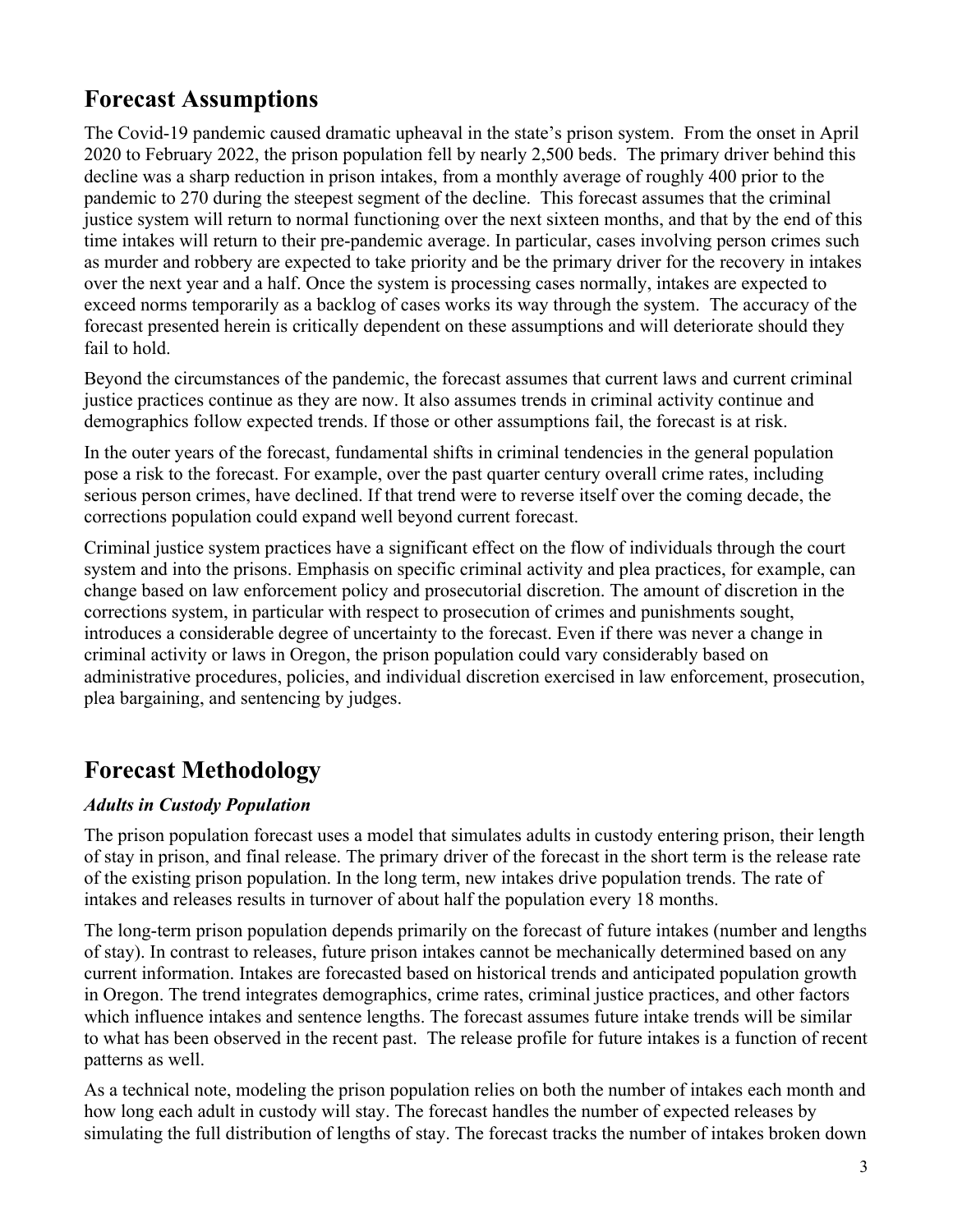by lengths of stay in one-month increments up to 10 years. The total time in months created by adding up all the individual lengths of stay for intakes is termed 'intake volume', and is measured in bed-months. For example, if intakes occurred at a fixed level of 10,000 bed-months per month for many years, the prison population size will eventually equal 10,000 beds. That would represent a long-run steady-state population level where intakes exactly equal releases every month.

Prison intakes are the major determinant of the long-term prison population size, so it is valuable to have factors which are predictive of future intakes. The size of Oregon's population, as well as its age and gender mix, are primary determinants of future intakes. Changes in criminal sentencing laws are another major factor. When sentencing laws change, the full effect on prison populations can take years to be fully realized, but an attempt is made to estimate and incorporate the complete policy impact in the forecast as soon as the law is passed.

Various other factors have been suggested and checked for possible value in predicting future prison intakes. These include trends related to crime, the economy, student assessments, and court filings. Generally speaking, aside from population cohort sizes, there are no obvious causal (or predictive) relationships to prison trends which the forecast can rely on. Therefore, the forecast for future intakes is solely based on intake trends from the recent past with adjustments for law changes and population growth.

The final forecast is the sum of individual forecasts that explicitly break it down into smaller pieces to improve transparency and to better illuminate the potential impact of future policy reforms. Detailed forecasts are generated by gender and by crime type (Person-, property- and statutory-crime). Beginning with the October 2020 forecast, these six cohorts have been split into twelve by delineating between a prison stay associated with a new crime versus one precipitated by a revocation of community supervision.

The forecast is seasonally adjusted<sup>[1](#page-3-0)</sup>. It is known that the prison population oscillates in a seasonal pattern. Depending on the day of the week or month, prison populations can change by almost 100 prisoners. An algorithm has been created that simulates these variations and implements them into the current forecast. Incorporating seasonal trends explains most of the recent variability in the short-term forecast, and makes the near-term forecast considerably more accurate.

<span id="page-3-0"></span><sup>&</sup>lt;sup>1</sup> Standard economics' "seasonal adjustment" evens out seasonal oscillation and derives underlying trends. The DOC seasonal adjustment does the opposite, it implements seasonal oscillation into underlying trends to better forecast a precise month.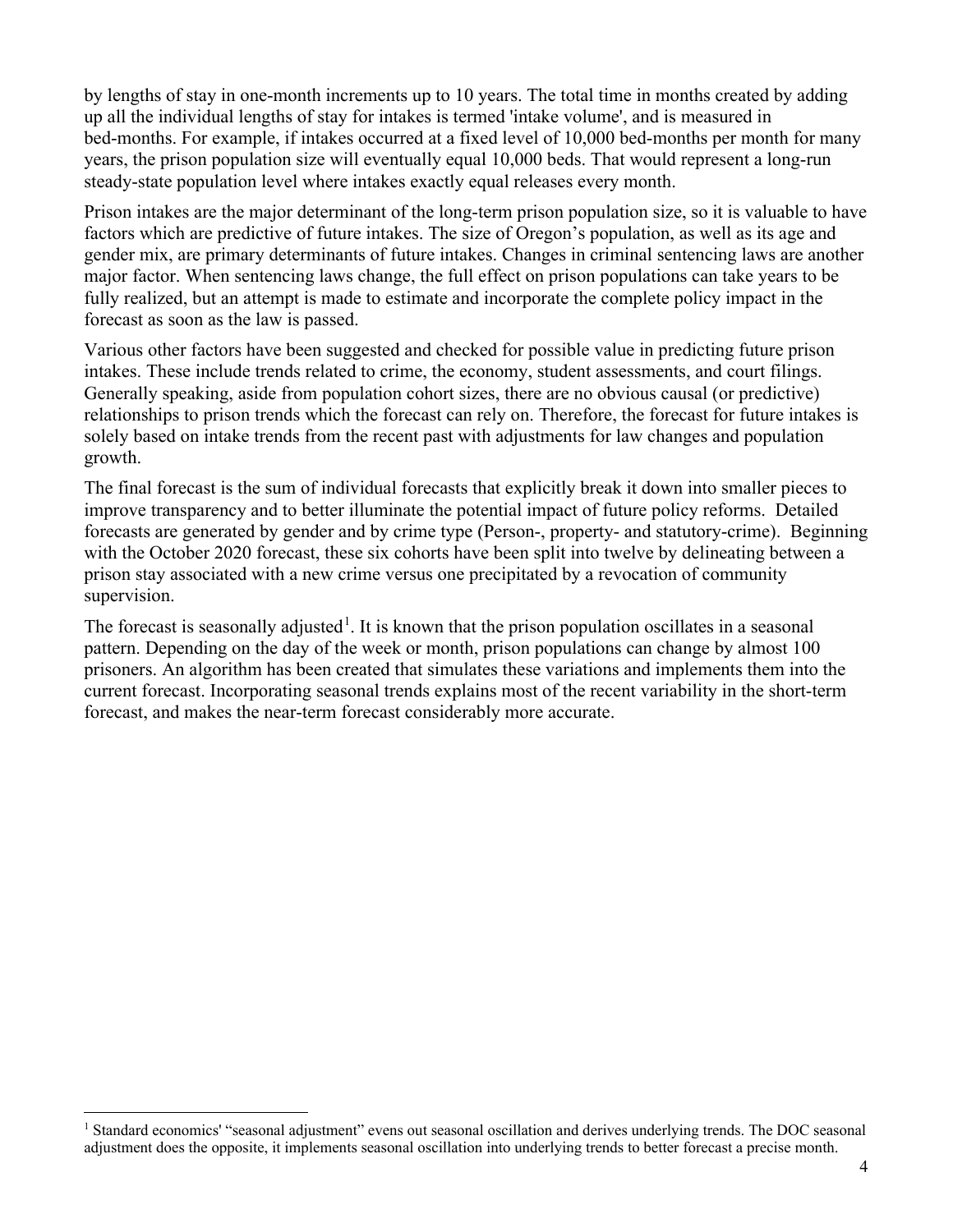# *Intake Trends*

The graph to the right presents intakes to prison for all offenders. The first thing to note is that the monthly variance in intakes is quite large. This introduces significant month-to-month volatility into the prison population. The impact of the pandemic can be seen beginning in April 2020. As noted previously, intakes are expected to return to prepandemic averages over the next sixteen months, followed by a temporary bump as a backlog of felony cases work their way through the system. The growth exhibited by the intake forecast is driven by predicted growth in the 18-39



("at-risk") population. This assumption implies that crime rates will remain flat throughout the forecast horizon.

#### *Release Profile of Incoming Adults in Custody*

The graph to the right presents the release profile of recent intakes, which is a critical component in forecasting the length-of-stay characteristics of future intakes. Note that for each given intake class, roughly half will be released within 18 months. Additionally, significant changes to the release profile of a given subpopulation will have longrun impact on the forecast for two reasons: first, the effect is only realized at the end of an offender's sentence, and second, it takes time for



changing length-of-stay characteristics to compound to alter the profile of the forecast.

# *Modeling the Adults in Custody Population*

Conceptually, the forecast model operates as a sequence of discrete months, feeding forward from one month to the next. Each month starts with the base population for the month; i.e., a distribution of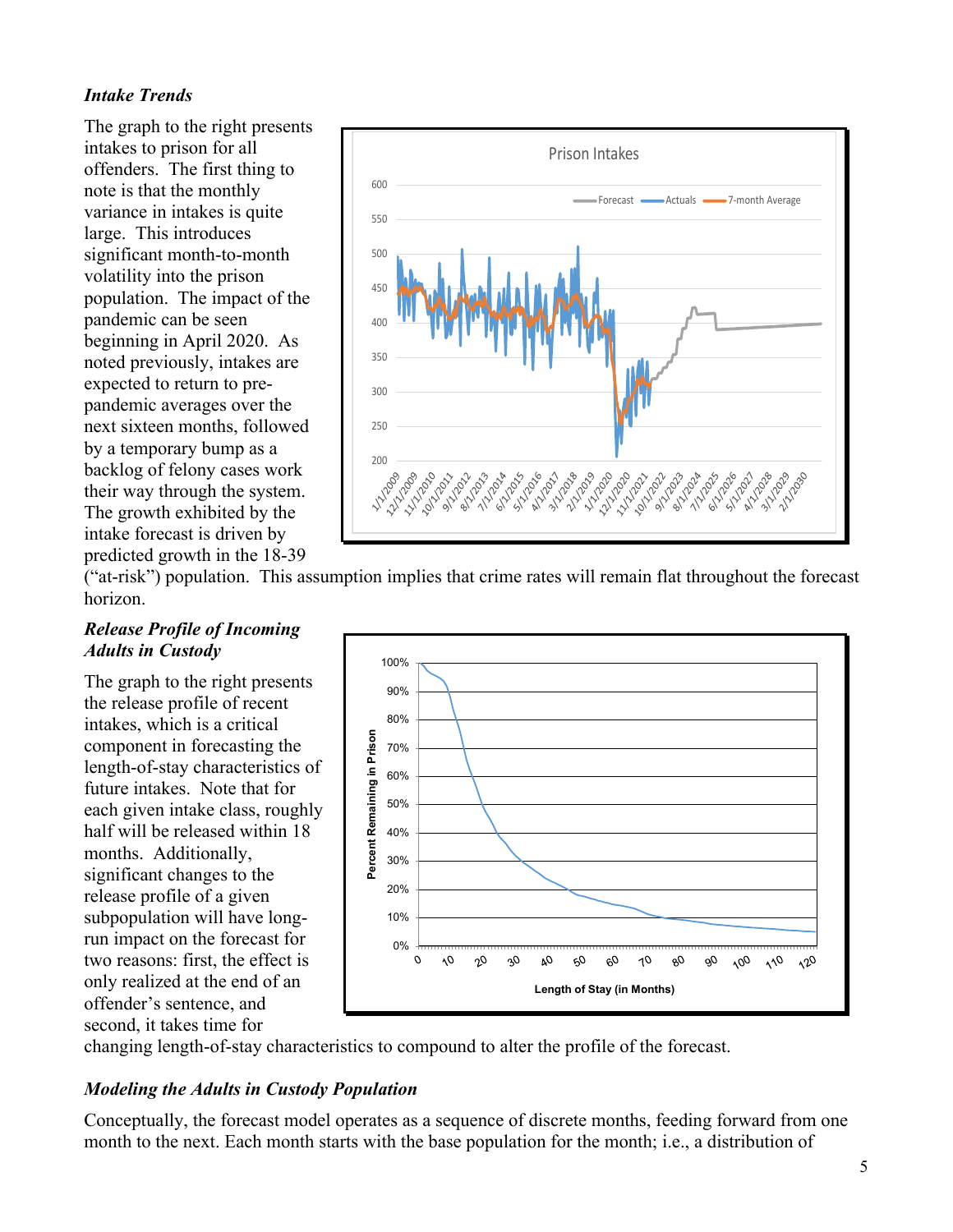expected length of stay for adults in custody who are in the prison population on the first day of the month. Lengths of stay less than one month represent adults in custody who will be released prior to the next month and are removed from the model. The number of intakes and distribution of their lengths of stay is projected for each month and flows into the base population for the next month. The equation below represents the elements:

# *Population Base (Month 2) = Population Base (Month 1) + Intakes – Releases*

Starting with the October 2020 forecast, the prison population has been disaggregated into twelve distinct subpopulations, delineated by gender (Male, Female), crime type (Person, Property, and Statutory), and finally admission type (New Crime versus a Revocation). Breaking the population down by these variables allows for analysis and insights not possible at the headline level.

# **Forecast Risks**

# *Dynamic Environment*

Fundamental changes in the corrections system, or its inputs, degrade the value of historical trends in forecasting and present a considerable risk to forecast accuracy. System changes establish new relationships between criminal activity and the prison population, and those relationships cannot be known until after stability in the system is reestablished. For example, Measure 11 had considerable indirect impact on the prison population via changed plea practices. It took several years following the implementation of Measure 11 for that effect to be known.

The most significant immediate risk is how the Covid-19 pandemic plays out relative to the recovery profile assumed in this forecast. For more information, see section one of this report.

Starting in January 2009, there have been several significant changes in the corrections system from Ballot Measure 57 (2008), House Bill 3508 (2009), Senate Bill 1007 (2010), Ballot Measure 73 (2010), Senate Bill 395 ([2](#page-5-0)011), House Bill 3194 (2013), HB 3078 (2017)<sup>2</sup>, and to a much smaller degree SB 1562 (2018). The impact of these changes has been realized in the data and no longer require adjustments to the baseline forecast. For the current forecast, the following two pieces of legislation are still having an ongoing impact on the system. Given that impact estimates are forecasts in and of themselves, the potential exists for the actual effect to differ from the adjustments being incorporated into the forecast.

House Bill 2328 (2019) changed the mental state required for the finding that a defendant committed the crime of unlawful use of a vehicle. The defendant, as well as any passenger, must only know that the risk exists that the owner did not consent to the use of the vehicle. The impact was minimal at first and rose to an increase of 92 beds at full impact. Only a minimal adjustment remains as most of the impact is assumed to have been realized in the data.

Senate Bill 1002 (2019) eliminated a prosecutor's ability to waive eligibility for certain sentence reduction programs, including the Alternative Incarceration Program, in a plea deal. While no impact was included in the forecast, there is the potential on either side for a modest impact. In particular, prosecutors could increase the sentence length of the plea offer to compensate for not being able to waive potential sentence reductions where such a stipulation would have otherwise been made. However, if the result is that more offenders become eligible for sentence reduction, the impact could be fewer beds.

In addition, Senate Bill 48 (2021) included several reforms designed to reduce the size of the population held in pretrial detention across the state pending trial/adjudication. It is possible that reductions in

<span id="page-5-0"></span><sup>2</sup> <https://olis.leg.state.or.us/liz/2017R1/Downloads/MeasureDocument/HB3078/Enrolled>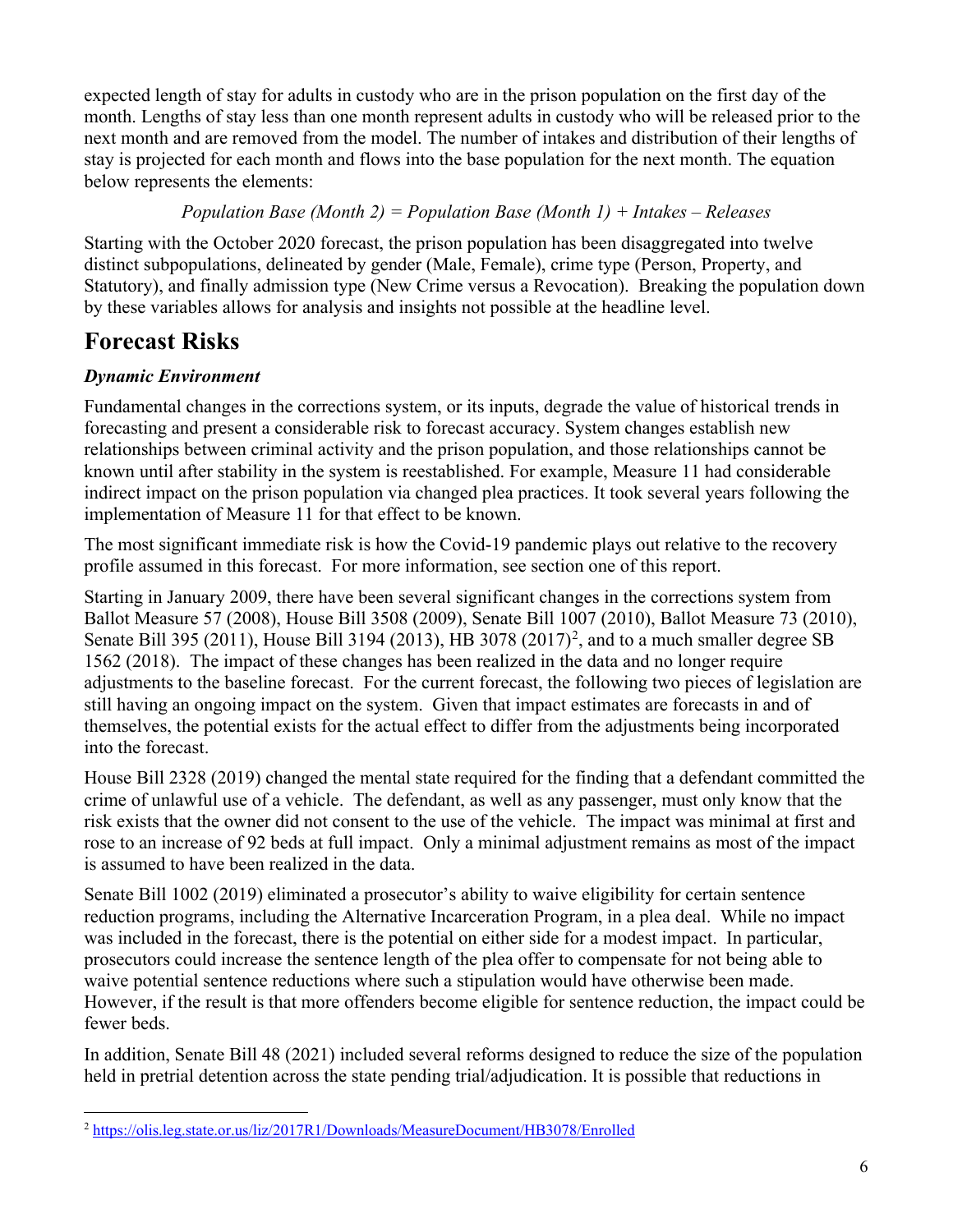pretrial populations could have an impact on prison beds, as research indicates that individuals held pretrial are more likely to be sentenced to prison compared to similar pretrial defendants who are not detained while their cases are pending. The actual impact on prison beds, however, is unknown due to several factors. First, judicial pretrial release orders are the primary driver of pretrial detainment. While SB 48 requires all presiding judge orders to be reformed according to a model order authored by the Chief Justice of the Oregon Supreme Court, as of this time this model order has not been released. Furthermore, individual presiding judges are to work with local stakeholders to craft their specific pretrial judicial orders, which means that there will be variation across the state that will likely not be known until SB 48 goes into effect on July 1, 2022. Therefore, while the intent of the reforms aimed at judicial pretrial release orders is to reduce the size of the population detained pretrial, as of this time it is impossible to predict how much of a reduction will occur or what the characteristics of the impacted population will be. Second, it is possible that the impacts of SB 48 may be primarily limited to lower level, non-prison eligible offenses.

## *Future Policy Changes*

In recent years, the majority of forecast error can be traced to changes in public policy rather than demographic or behavioral changes among potential offenders. Given the dynamic policy environment, policy changes represent the largest risk to the forecast. As has been proven over the years, voter initiatives have the potential to drastically change the public safety system. The fiscal condition of state and local governments also represents a risk to the forecast. In particular, counties which have historically received federal timber payments face significant budget risks which could impact the public safety system, and potentially change the quantity and character of felony sentences. Fewer fiscal resources dedicated to public safety would be expected to reduce the prison population in the near term, but that effect could later reverse if underlying crime rates increased.

# **Forecast**

#### *Prison Population Prior Forecast Tracking*

As depicted in the accompanying chart, the actual prison population fell somewhat below the prior forecast. The average error over the intervening six month was 128 beds, culminating however in a 250 bed error on March 1. The error was distributed proportionately across all of the subpopulations.

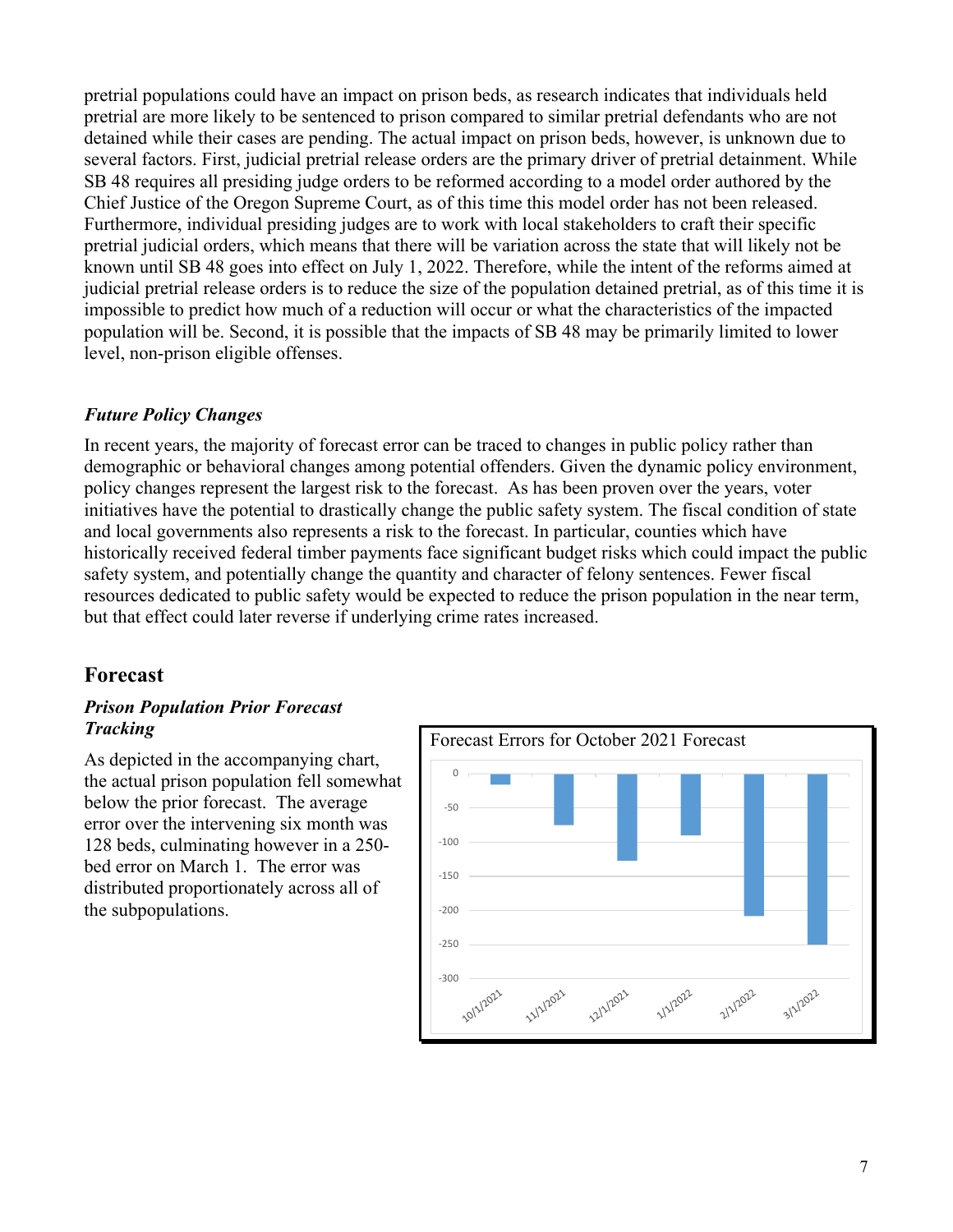#### *Prison Population Forecast*

As indicated in the chart below, the prison bed forecast calls for the population to begin to increase modestly in the near term as intakes start to return to pre-pandemic levels. As noted earlier, this upward profile is augmented eventually by the assumption that a significant backlog of felony cases will begin to work their way through the criminal justice system beginning in the middle of next year. Once longterm intake and release rates are reached, prison population growth is expected to ease for the remainder of the forecast horizon. The number of adults in custody housed in Oregon's prisons, currently 12,012, is expected to equal 13,334 in ten years. The 10-year change in the prison population is 9.9 percent. To put that in context, Oregon's population is expected to grow 8.6 percent over the same timeframe. As a result, the incarceration rate (prison beds per 1,000 population) is expected to increase 1.1 percent over the next ten years.

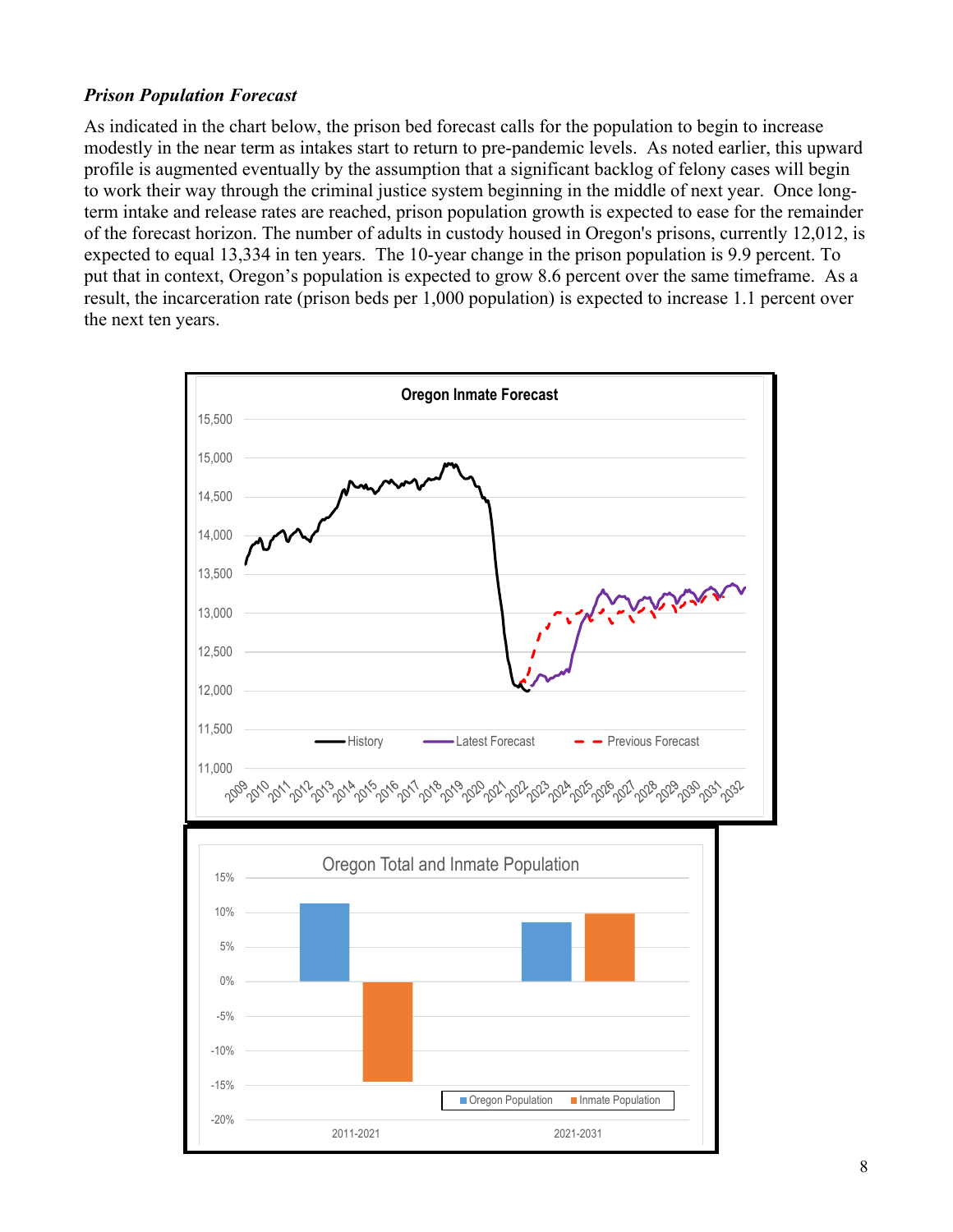## *Male*

The accompanying graph illustrates the total male adult in custody forecast.

The current male forecast estimates that on March 1, 2032 there will be 12,308 male adults in custody—a 10.0 percent rise as the population rebounds from the effects of the Covid-19 pandemic.

#### *Female*

The graph to the right illustrates the total female population forecast.

The female population is expected to rise 24.1 percent between March 1, 2022 and March 1, 2032, culminating in 1,026 beds. The forecast exhibits the same impact and recovery profile due to the Covid-19 pandemic discussed above.

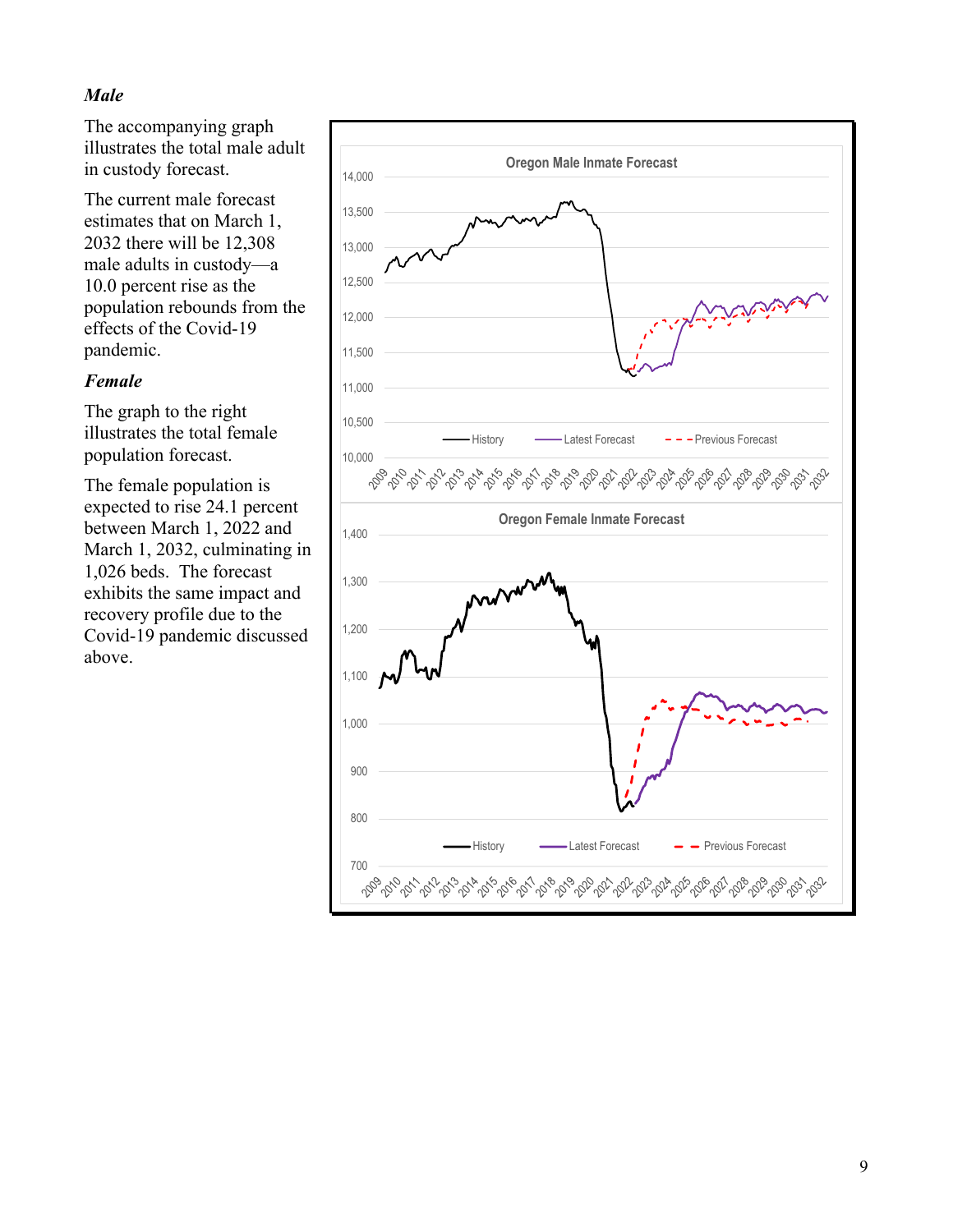## *Components of Change*

There are two components of change in each prison forecast: updates to the model due to new empirical data and new law changes.

#### *Model Updates*

When new DOC data are input into the forecast model, changes in intakes, sentence lengths, releases, etc. are integrated and create a "new normal" within the model. The graph to the right exhibits the change to the model output prior to any add factors for the prospective impact of recent law changes. The model output appears to project a near-term spike in the prison population. This is a product of how transition leave is handled in the model as a structural add-factor. Once transition leave is factored into the forecast, the near-term jump disappears (see final forecast).

#### *New Law Impacts*



As discussed above, transition leave is maintained as a permanent add-factor due to the way the program effects the data. For 2017, the Legislature passed House Bill 3078. This is a comprehensive measure aimed at eliminating the need to open new prison beds in the near term. The bill includes extending transition leave to 120 days. It also moves theft and identity theft outside of Measure 57 sentencing. All of the effects of this bill on intake rates and sentence lengths have been integrated into the data. In the 2018 Legislative Session, Senate Bill 1562 was passed to augment the definition of strangulation, a person-crime offense. The impacts are minimal. For the 2019 Regular Session, the only explicit adjustment was to incorporate the moderate impacts of House Bill 2328 affecting incarceration rates associated with the unlawful use of a vehicle as described in the risks section. No legislation was passed during either the 2021 or the 2022 Regular Sessions that would have a determinate impact on the prison population.

#### *Margin of Error*

Oregon HB 3194 directs that the Department of Administrative Services "identify the forecast's margin of error" (Section 46-3(a)). The margin of error depends on the timeframe being examined. Historical error rates serve as a guide for assessing the potential for actual prison population counts to differ from the forecast in the near term.

The historical deviation for the April of even year forecasts, when gauged at the end of the same biennium, is 4.5 percent. Note that this statistic excludes the large error observed in the 2019-21 biennium due to the Covid-19 pandemic. There is a 95 percent probability that the actual prison population will fall in the 11,891 to 12,501 range at the end of the current biennium. The primary driver for potential error in the near term is error in the forecast for releases and intakes in the coming months.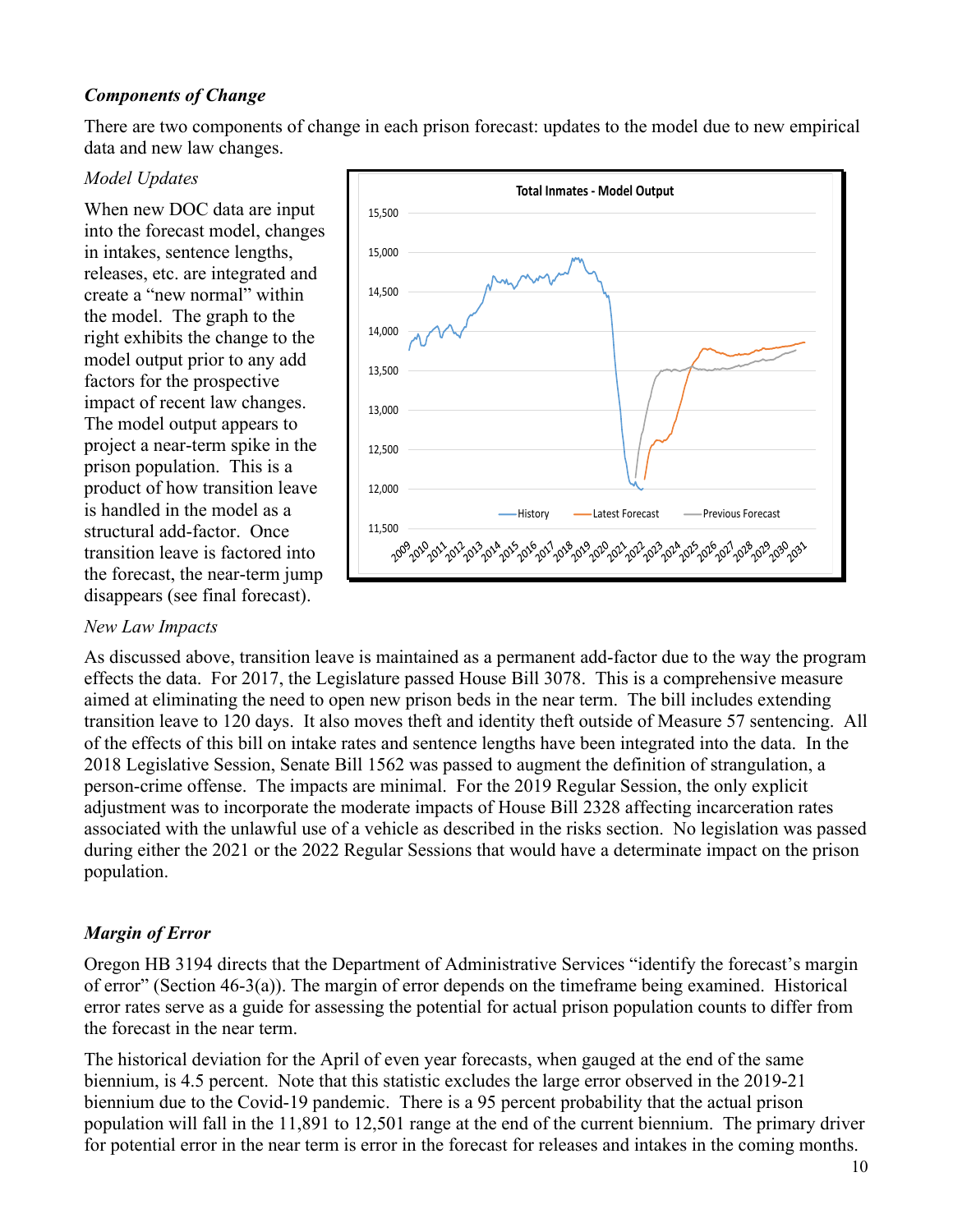In addition to the forecast's role in near- to medium-term budgeting, the forecast is also used to guide long-term planning for prison capacity. Coming up with a predicted margin of error for the 10-year forecast is complicated by the fact that major law changes (Measure 11, Measure 57, HB 3508, House Bill 3194, and now House Bill 3078) produce large errors in the forecasts that preceded their passage.

The prison forecast presented here, being a "current-law" forecast, does not anticipate potential law changes. The 10-year margin of error for this forecast should coincide with potential model error, thus making historical error rates inappropriate. A better gauge is derived from analyzing growth rates for time frames more or less absent of law changes to assess the potential for the projected baseline growth of 11.0 percent to be off. Computed in this way, there is a 95 percent probability for the actual adult in custody count to differ from this forecast by up to

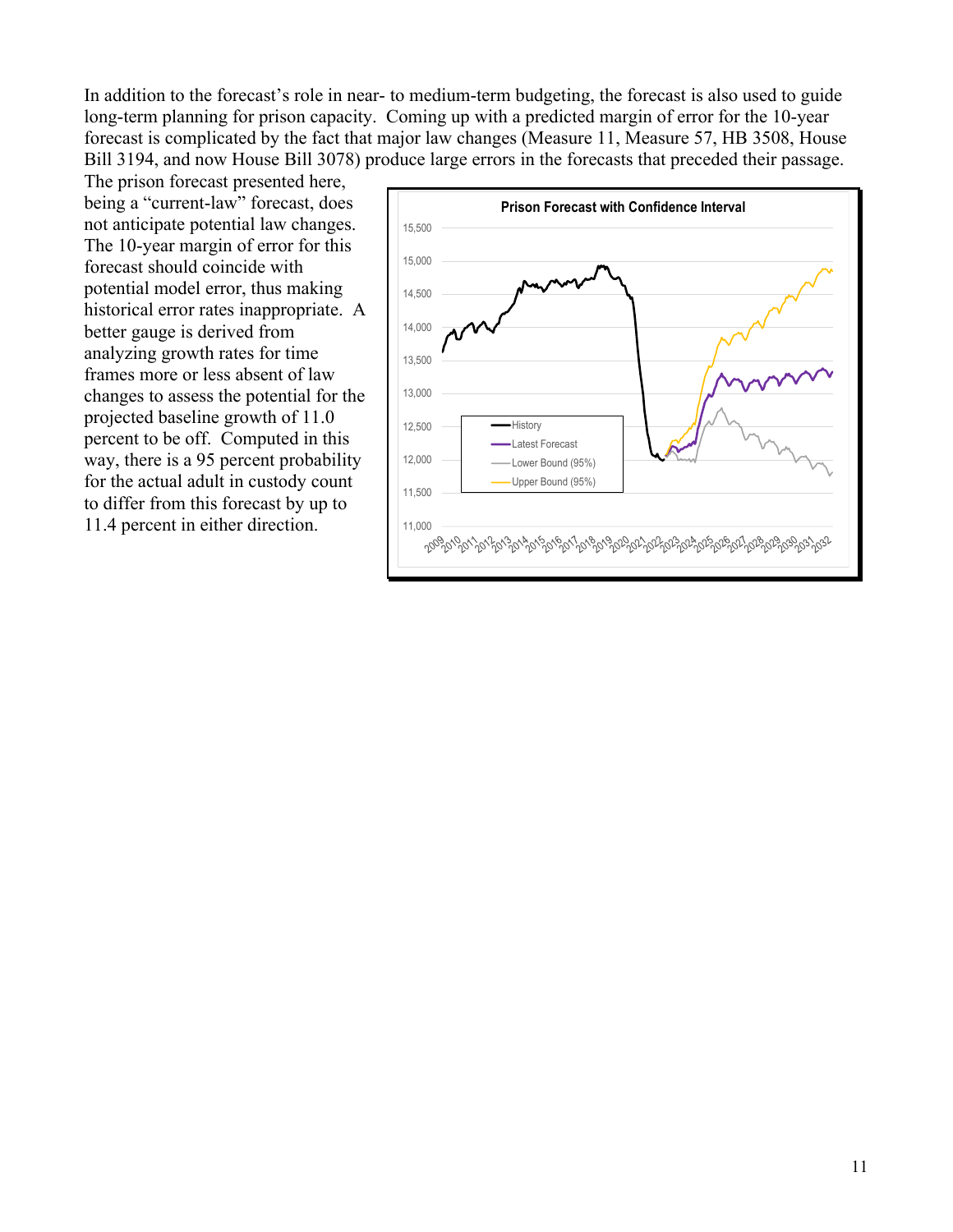## *Community Corrections*

The community corrections population involves felony, designated drug related misdemeanor (HB2355), and designated person related misdemeanor (SB 497) offenders who are not in prison. The Department of Corrections receives General Fund that it passes to 34 of the 36 counties to provide direct oversight. In Linn and Douglas counties, the Department staffs the community corrections department directly.

The forecast projects the felony and designated drug and person related misdemeanor probation caseload, local control population (incarceration in jail), and post-prison supervision and parole (Parole/PPS). Each group is forecasted separately for budgeting purposes. The community corrections forecasts rely primarily on the relatively stable historical trends in the respective populations.

The forecasts for the Local Control, Parole/Post-Prison Supervision, and Probation populations reflect the pandemic impact and recovery profile discussed at the beginning of the report. All three populations fell sharply following the onset of the pandemic and are expected to rebound in the direction of their pre-pandemic levels.

In November 2020, Oregon voters passed Ballot Measure 110, which reduced many possession-of-acontrolled-substance felonies or misdemeanors to violations as of February 1, 2021. The Criminal Justice Commission estimated the impact to all three community corrections populations, which were first incorporated into the April 2021 forecast. The result is that all three populations will be lower because of the passage of this measure. Additionally, the 2021 Legislature passed Senate Bill 497, which requires county community corrections departments to supervise, sanction, and provide services to offenders convicted of designated person misdemeanors. The impacts of this law change, generated by the Criminal Justice Commission, have been incorporated into the probation forecast.

The Local Control forecast numbers do not include jail beds occupied by repeat DUI offenders, which are reimbursable under Measure 73 (2010). The reimbursement provisions of Measure 73 require separate budgeting for those beds, and, while the majority of the jail usage falls under the umbrella of Local Control, pre-trial jail time does not.

The three graphs below (next page) show the population history (heavy line), the current forecast (light line), and the previous forecast (dotted line) for the local control, the probation, and the parole/PPS population groups.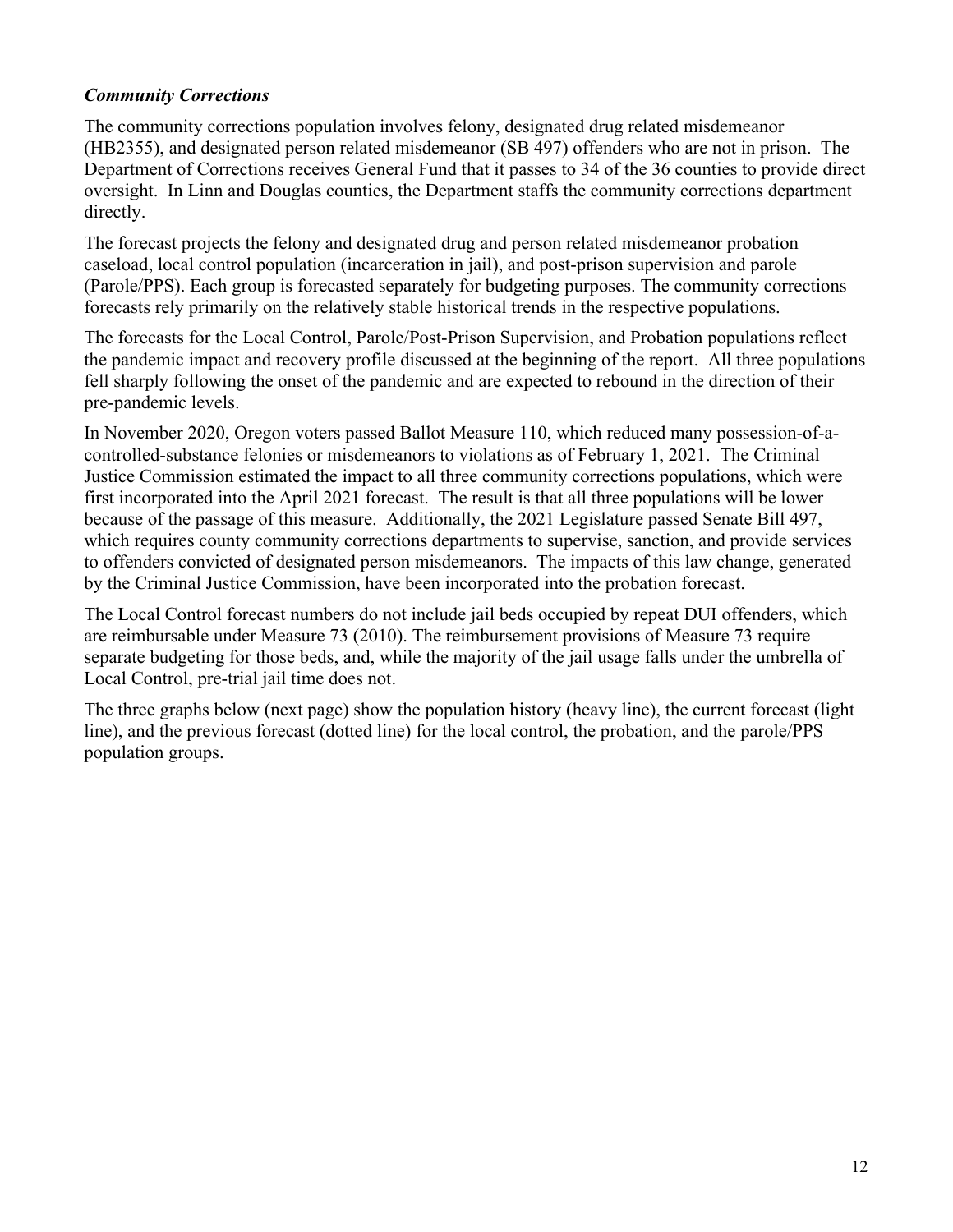#### **Local Control Forecast**



**Probation Forecast**